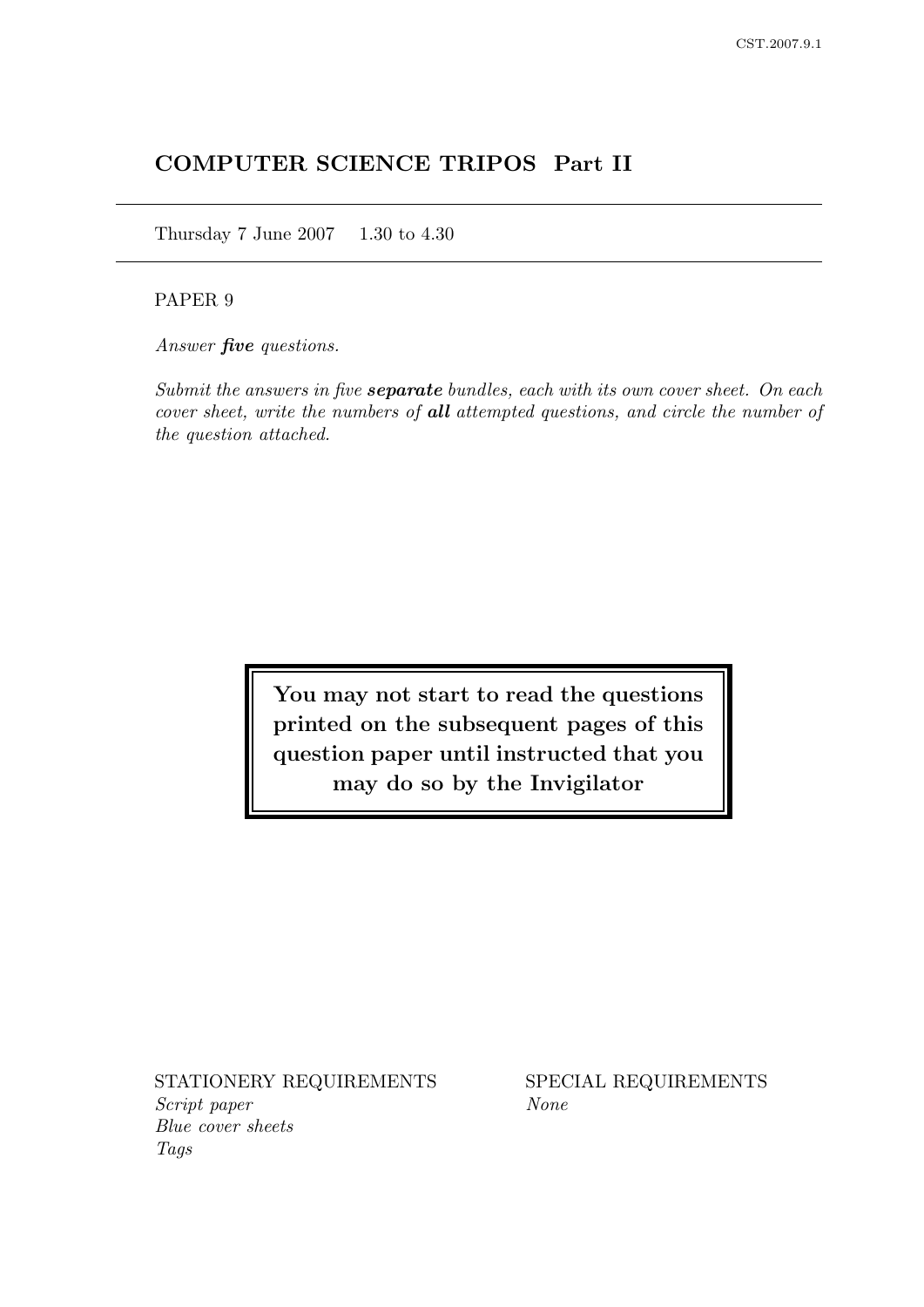# 1 Advanced Systems Topics

- (a) Microkernel operating systems aim to address perceived modularity and reliability issues in traditional "monolithic" operating systems.
	- (i) Describe the typical architecture of a microkernel operating system such as Mach 3.0, including its use of address spaces, processor privilege levels and communication channels compared with a traditional operating system structure.  $[6 \text{ marks}]$
	- $(ii)$  How does this structure affect the system performance? [4 marks]
- (b) Virtual machine monitors existed before microkernels and have experienced a recent resurgence of interest; using examples, describe some of the motivations for a virtual machine monitor approach. [4 marks]
- (c) Compare and contrast the means used to support pre-existing applications in the microkernel and virtual machine worlds. [6 marks]

### 2 Natural Language Processing

- $(a)$  There are several different types of ambiguity in natural language. For each of the following cases, briefly describe how ambiguity may arise, illustrating your answer with examples:
	- (i) morphological ambiguity;
	- $(ii)$  lexical ambiguity;
	- $(iii)$  syntactic ambiguity;
	- $(iv)$  ambiguity in rhetorical relations (discourse relations).

[12 marks total]

(b) Explain what is meant by "packing" in parsing and discuss its relevance to the treatment of ambiguity. [8 marks]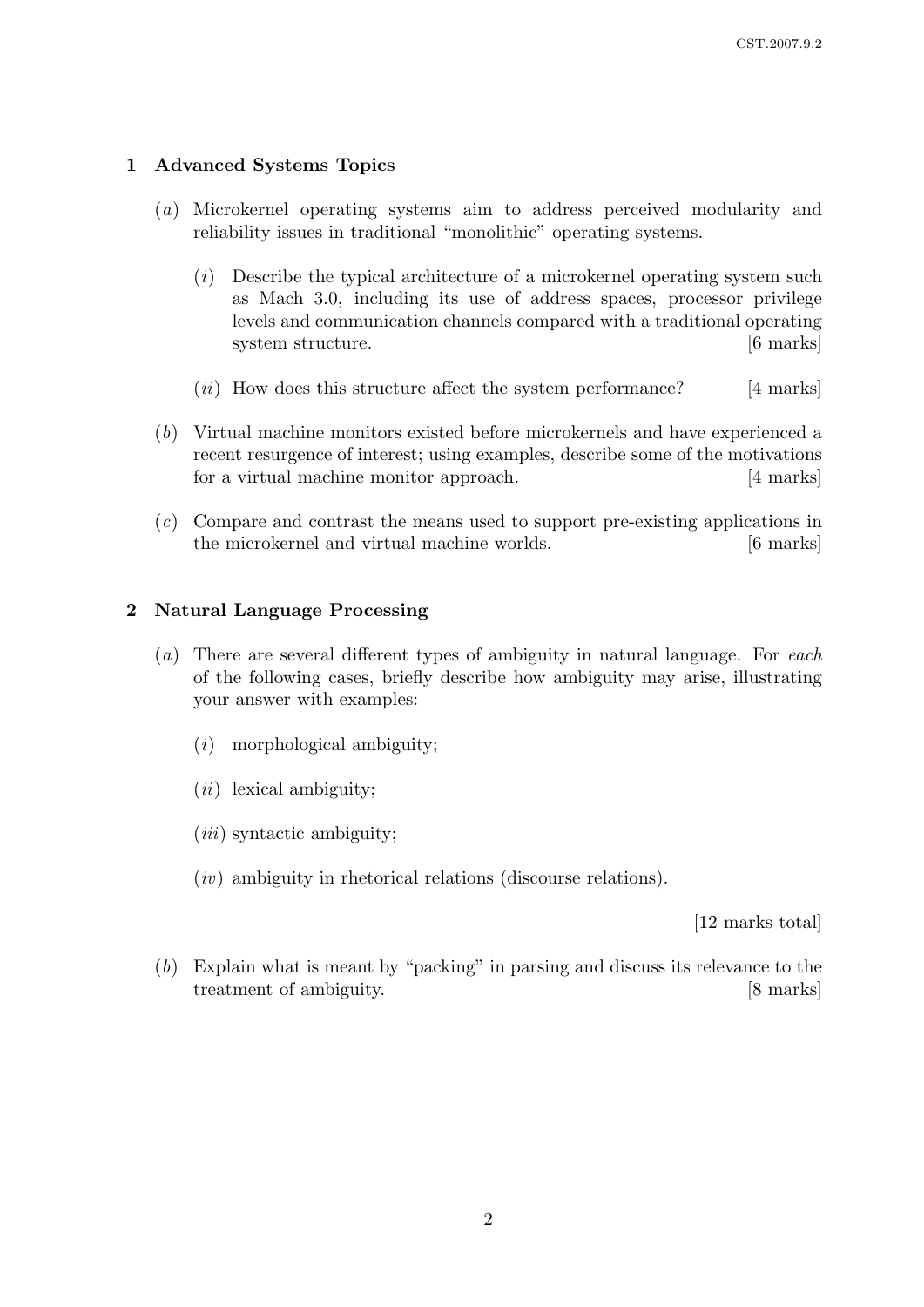# 3 VLSI Design

|  |  |  |  |  | (a) What is meant by <i>dual-rail</i> logic? When is it used? | [4 marks] |
|--|--|--|--|--|---------------------------------------------------------------|-----------|
|--|--|--|--|--|---------------------------------------------------------------|-----------|

- (b) Describe the purpose and operation of a Muller C element. [3 marks]
- (c) Sketch a transistor-level circuit for a 3-input C element in CMOS, including an inverted output. [3 marks]
- (d) Consider the design of a one-bit full-adder in asynchronous dual-rail logic. There will be three input pairs:  $(P_0, P_1)$ ,  $(Q_0, Q_1)$  and  $(R_0, R_1)$ , and two output pairs:  $(S_0, S_1)$  for the high-order bit of the sum and  $(T_0, T_1)$  for the low-order bit. All inputs should become valid before any outputs become valid, and then all the outputs should remain valid until all the inputs are clear again. Sketch a circuit diagram for the adder using inverters, NAND gates, NOR gates and C elements. [10 marks]

# 4 Digital Communication II

- (a) Many distributed algorithms for sharing resources on the time scale of a roundtrip time exist.
	- $(i)$  Describe the p-persistent CSMA/CD algorithm used on Ethernets to manage capacity and contention for a shared resource. [5 marks]
	- $(ii)$  Describe a difference from  $(i)$  arising from the hidden- and exposedterminal problems in shared-media wireless media networks, and how this leads to CSMA/CA. [5 marks]
- (b) Discuss how the use of TCP's congestion avoidance and control algorithm can be seen as similar to the contention schemes used in Ethernets (wired or wireless). [5 marks]
- $(c)$  What is the key parameter distinguishing between CSMA/CD and TCP, and why does this make a difference in the different schemes for avoiding congestion and contention on shared media? [5 marks]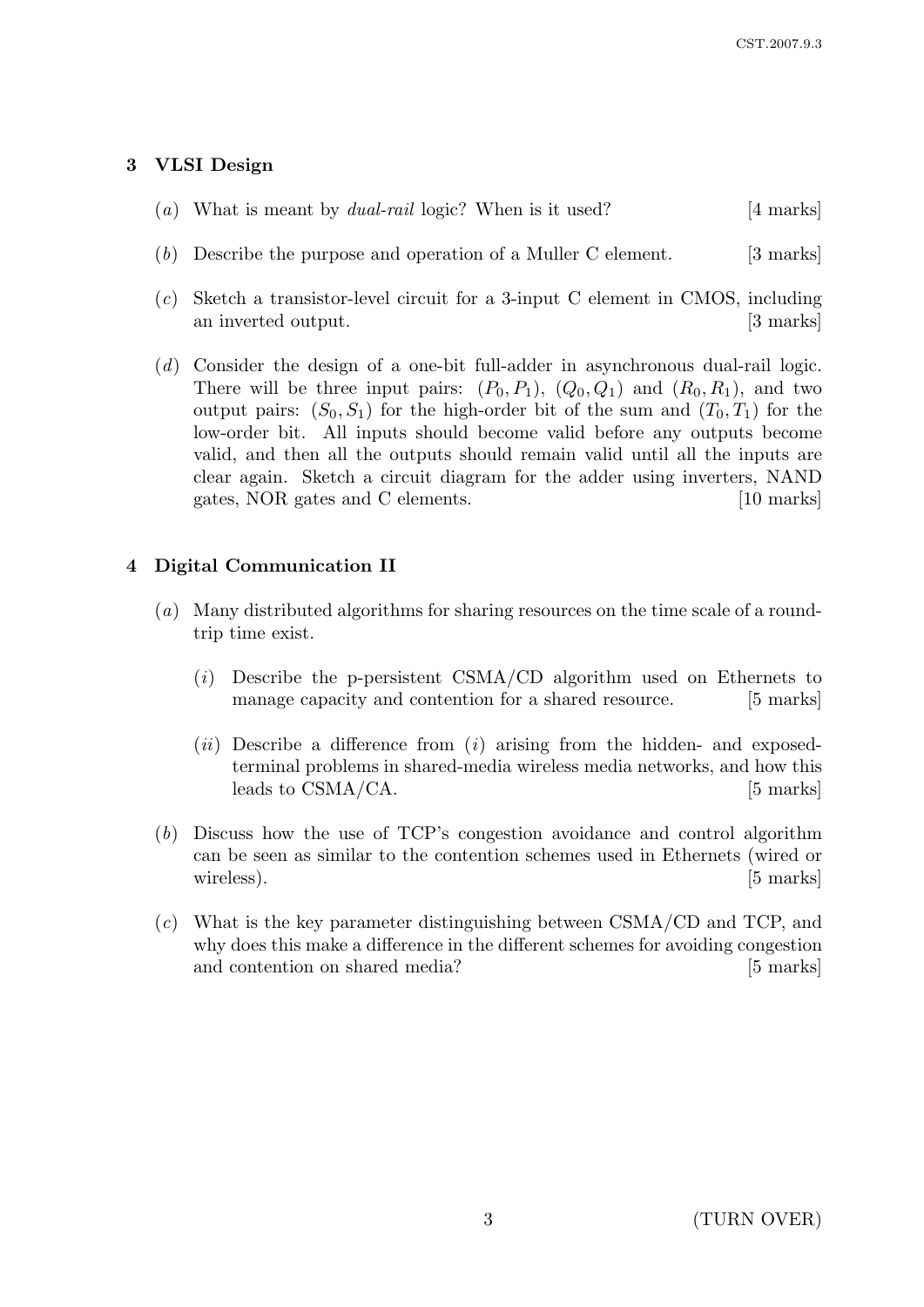### 5 Distributed Systems

- (a) When distributed systems are designed and engineered, certain fundamental properties have to be taken into account, including:
	- 1. concurrent execution of components
	- 2. independent failure modes
	- 3. communication delay
	- 4. no global time

Give *three* examples of the implications of these properties (separately or in combination) on the engineering of large-scale, widely distributed systems.

[9 marks]

- $(b)$   $(i)$  Define role-based access control (RBAC).
	- $(ii)$  Outline how RBAC could be used for a national healthcare system comprising many administration domains such as primary care practices, hospitals, specialist clinics, etc. Principals may, from time to time, work in domains other than their home domain, and must be authorised to do so.
	- $(iii)$  A national Electronic Health Record (EHR) service must be accessible from all domains. It is required by law that access control policy should be able to capture exclusion of principals and relationships between them. How could this requirement be met in an RBAC design?

[11 marks]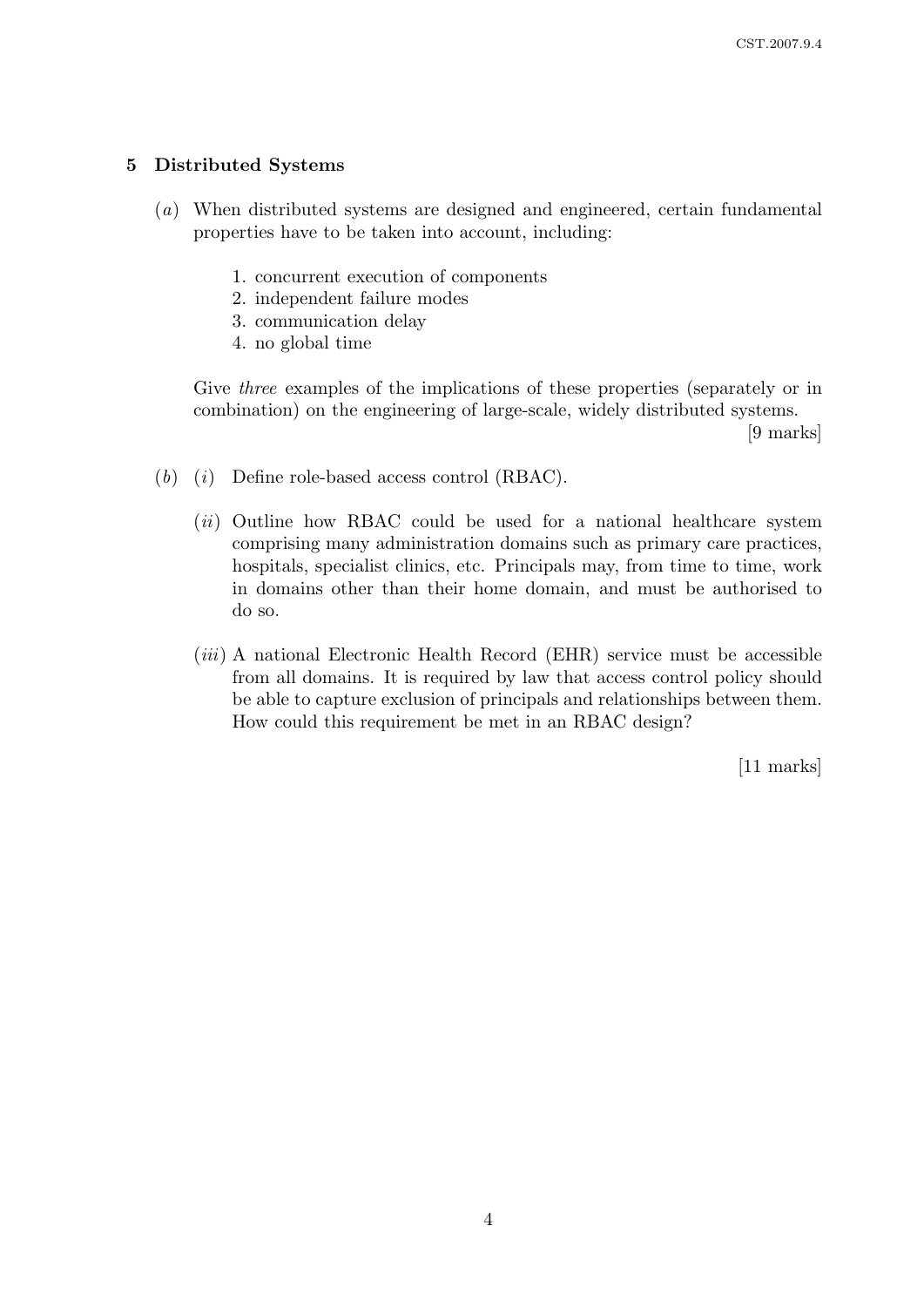### 6 Computer Vision

(a) Briefly define each of the following concepts as it relates to vision:

| (i) | active contour;                                     | [2 marks]           |
|-----|-----------------------------------------------------|---------------------|
|     | $(ii)$ Hadamard's criteria for well-posed problems; | $[2 \text{ marks}]$ |
|     | $(iii)$ functional streaming;                       | [2 marks]           |
|     | $(iv)$ reflectance map;                             | [2 marks]           |
| (v) | Bayesian prior.                                     | [2 marks]           |

- (b) What is accomplished by the lateral signal flows within both plexiform layers of the mammalian retina, in terms of spatial and temporal image processing and coding? [3 marks]
- (c) Give finite difference operators that could be applied to 1-dimensional discrete data (such as a row of pixels) in order to approximate the 1st and 2nd derivatives,  $\frac{d}{dx}$  and  $\frac{d^2}{dx^2}$ . How would your finite difference operators actually be applied to the row of pixels? What is the benefit of using a 2nd finite difference (or derivative) instead of a 1st finite difference (or derivative) for edge detection? [3 marks]
- (d) Explain the formal mathematical similarity between the "eigenface" representation for face recognition, and an ordinary Fourier transform, in the following respects:
	- (i) Why are they both called linear transforms, and what is the "inner product" operation in each case? [1 mark]
	- $(ii)$  What is a projection coefficient and an expansion coefficient in each case? [1 mark]
	- (*iii*) What is the orthogonal basis in each case, and what is meant by orthogonality? [1 mark]
	- $(iv)$  Finally, contrast the two in terms of the use of a data-dependent or a data-independent (universal) expansion basis. [1 mark]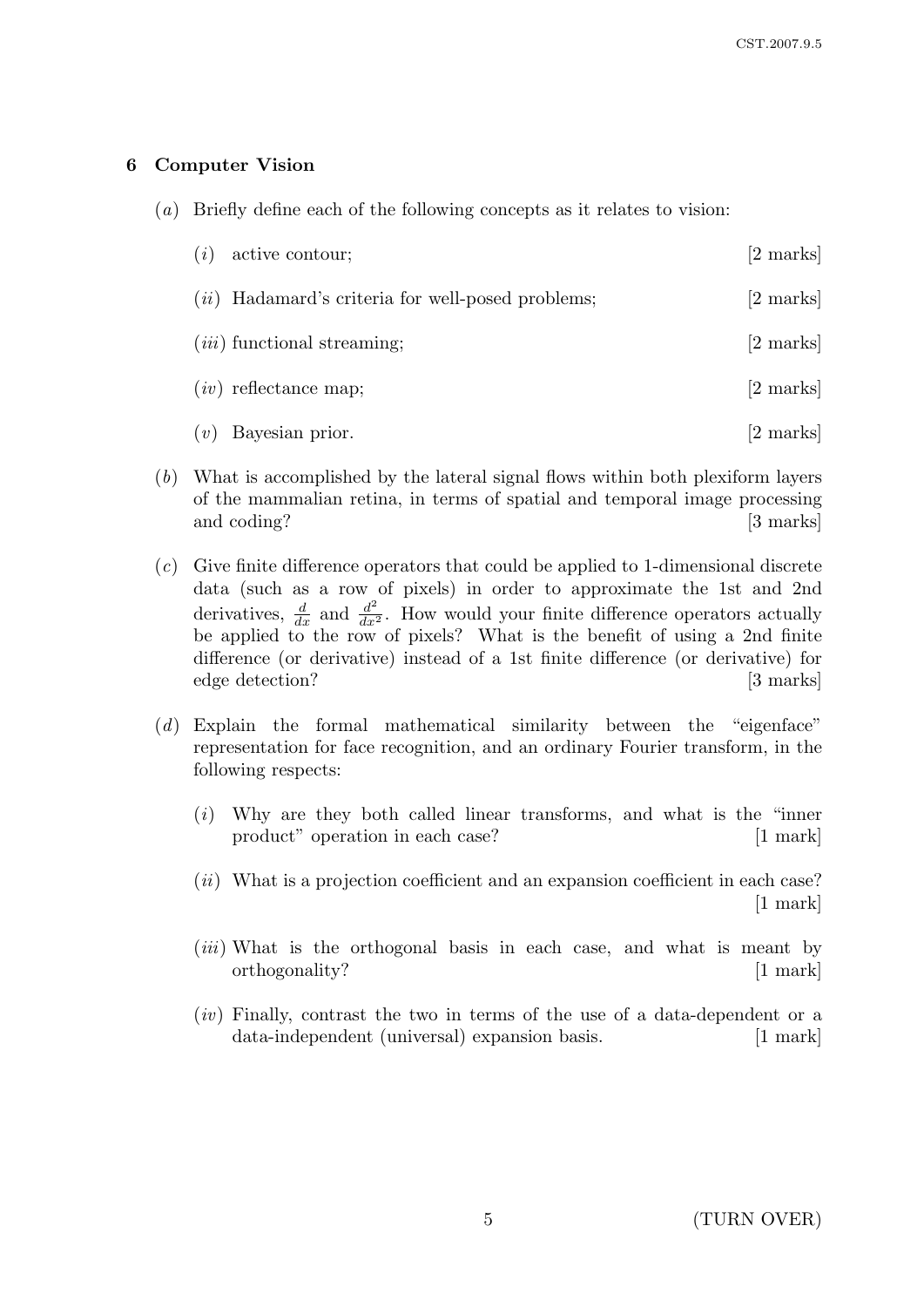## 7 Advanced Graphics

(a) Outline a method that could be used for modelling water and other fluids.

[6 marks]

- $(b)$  (i) Show how to find the first intersection between a ray and a finite-length, open-ended cone, of unit slope, centred at the origin, aligned along the  $y$ -axis, for which both ends of the finite-length are on the positive  $y$ -axis (i.e.  $0 < y_{min} < y_{max}$ ). [6 marks]
	- $(ii)$  Extend this to cope with a closed cone (i.e. the same cone, but with end caps). Take care to consider any special cases. [4 marks]
	- (*iii*) Extend this further to give the normal vector at the intersection point. Take care to consider all cases. [4 marks]

### 8 Specification and Verification II

| (a) Given a predicate B specifying a set of initial states and a transition relation $\mathcal{R}$ , |                     |
|------------------------------------------------------------------------------------------------------|---------------------|
| define the set of reachable states.                                                                  | $[4 \text{ marks}]$ |

- (b) Explain the difference between Linear Temporal Logic and Interval Temporal Logic. [4 marks]
- (c) (i) What is model checking?  $[2 \text{ marks}]$ 
	- $(ii)$  Explain the key idea of symbolic model checking. [2 marks]
- (d) (i) What is a SERE in PSL?  $[2 \text{ marks}]$ 
	- $(ii)$  Give an example of a PSL formula involving a SERE and explain its meaning. [2 marks]
- $(e)$   $(i)$  What is the difference between *dynamic verification* and *static* verification? [2 marks]
	- $(ii)$  What kind of tools are used with each sort of verification? [2 marks]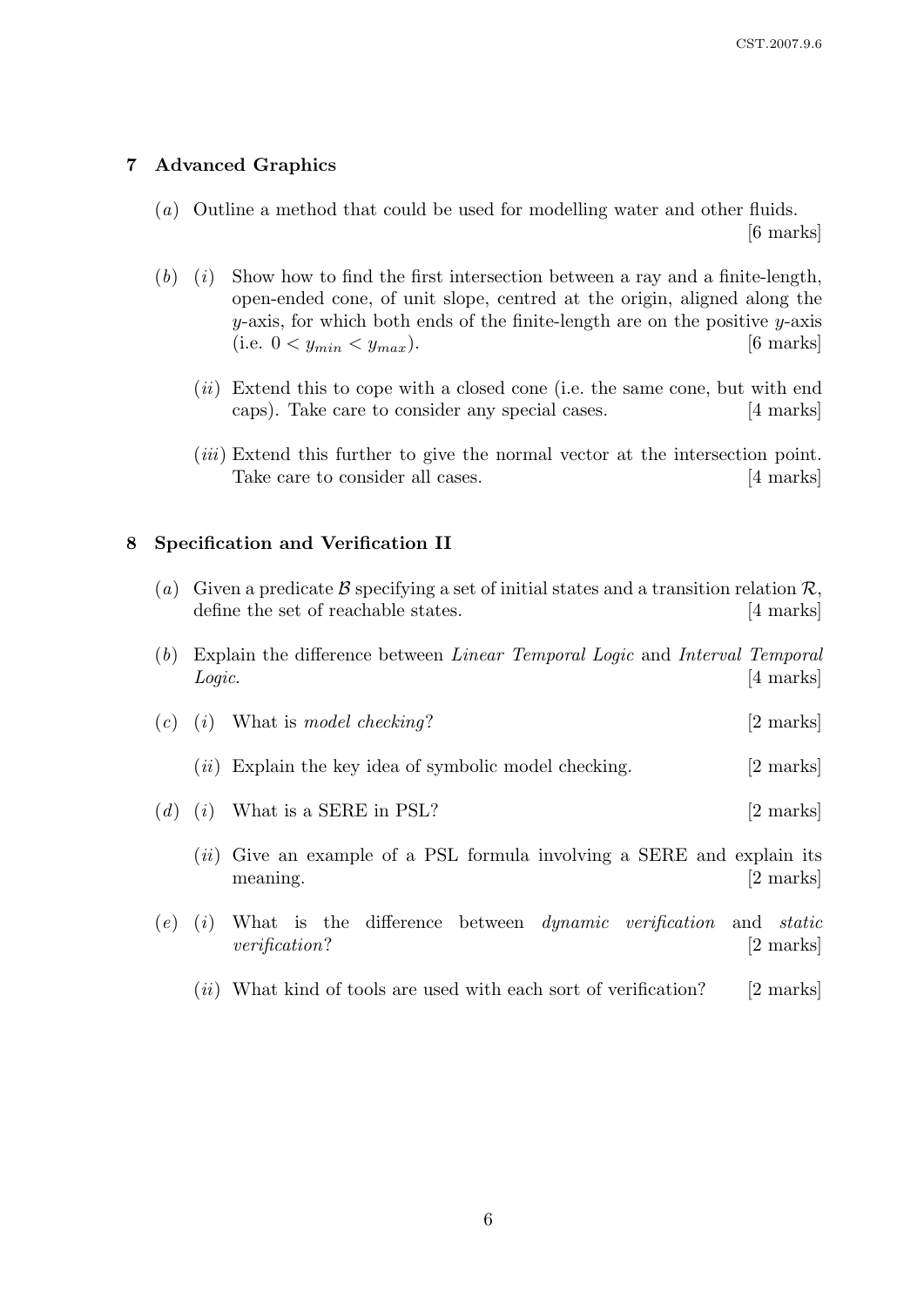# 9 Artificial Intelligence II

An agent exists within an environment in which it can perform actions to move between states. On executing any action it moves to a new state and receives a reward. The agent aims to explore its environment in such a way as to learn which action to perform in any given state so as in some sense to maximise the accumulated reward it receives over time.

- (a) Give a detailed definition of a deterministic Markov decision process within the stated framework. [4 marks]
- (b) Give a general definition of a policy, of the discounted cumulative reward, and of the optimum policy within this framework. [4 marks]
- $(c)$  Give a detailed derivation of the *Q-learning* algorithm for learning the optimum policy. [8 marks]
- (d) Explain why it is necessary to trade-off exploration against exploitation when applying Q-learning, and explain one way in which this can be achieved in practice. [4 marks]

## 10 Digital Signal Processing

- (a) Write an efficient microcontroller program (pseudocode) that outputs a continuous sine wave of frequency  $f = 440$  Hz with values  $y_n$  in the range  $-1$  to 1 at a sampling frequency  $f_s = 32$  kHz. The programming language you have available lacks complex-number arithmetic, the runtime environment offers only basic floating-point arithmetic (i.e., no trigonometric functions), addition is much faster than multiplication, and there is insufficient memory to store a precomputed waveform. [10 marks]
- (b) The discrete sequence  $y_n = \cos(2\pi n f_1/f_s) + A \cdot \cos(2\pi n f_2/f_s)$  is fed into a (hypothetical) digital-to-analogue converter that outputs a constant voltage  $y(t) = y_n$  during the time interval  $n/f_s \le t < (n+1)/f_s$  for all integers n.
	- $(i)$  Explain how this behaviour of the digital-to-analogue converter affects the amplitude spectrum of the resulting signal. [5 marks]
	- $(ii)$  What amplitude A has to be chosen for the second term such that the resulting amplitude spectrum shows equally high peaks at both  $f_1 = 1$  kHz and  $f_2 = 2$  kHz if the sampling frequency is  $f_s = 6$  kHz?

[5 marks]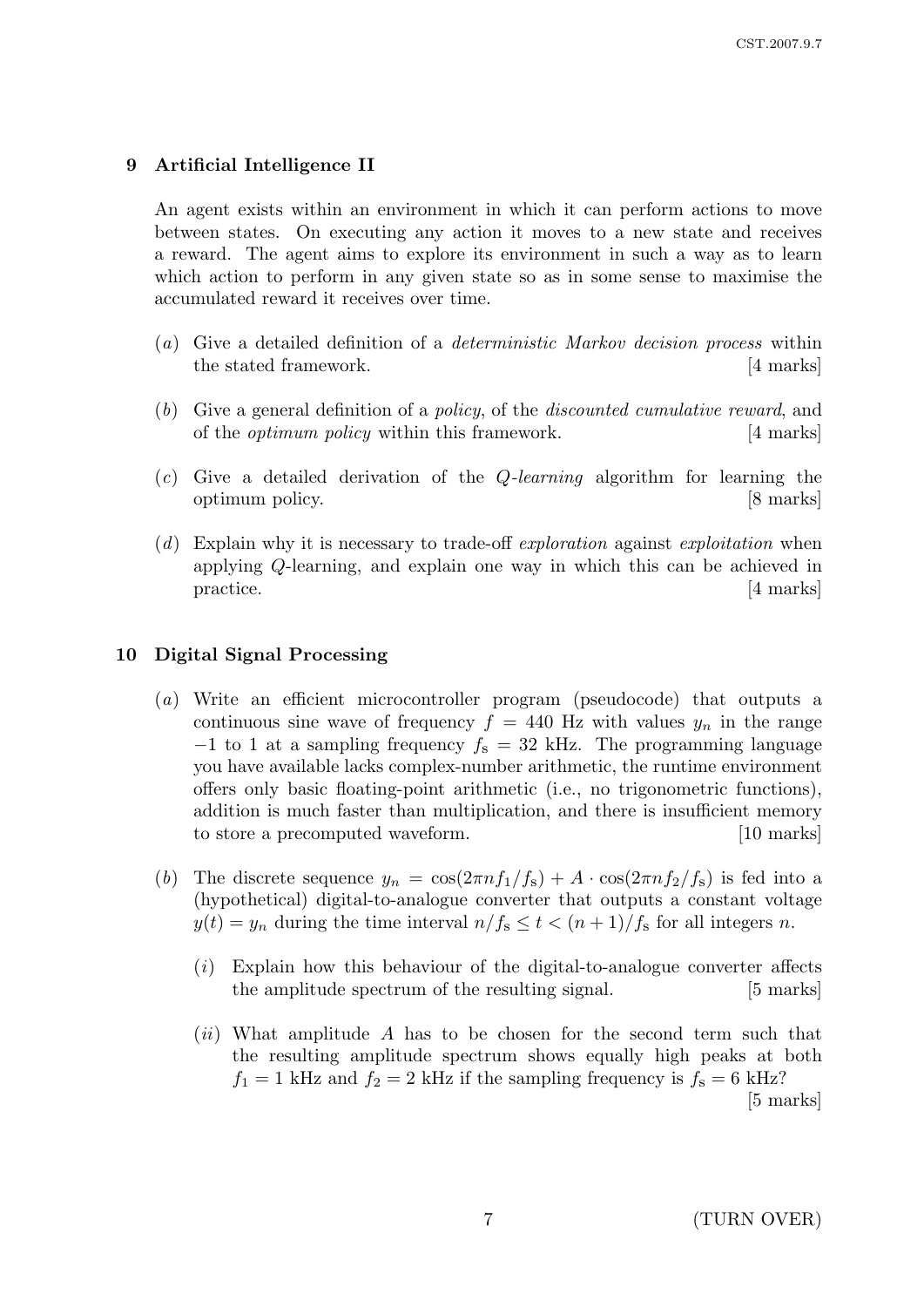### 11 Computer Systems Modelling

- (a) Consider a general birth–death process with birth rate  $\lambda_i$  and death rate  $\mu_i$ in state  $i$   $(i = 0, 1, 2, ...)$ . What are the detailed balance equations for this process? [2 marks]
- (b) Derive the steady-state distribution for the general birth–death process considered in part  $(a)$ . What are the conditions for the steady-state distribution to exist? [4 marks]
- (c) Describe the  $M/M/1$  queue and give a stochastic model for the number of customers present. Find the steady-state distribution for the number of customers present and state the condition for it to exist. [4 marks]
- (d) Derive the mean number of customers present in steady state in the  $M/M/1$ queue. [4 marks]
- (e) State Little's law and use it to derive the mean time spent in the  $M/M/1$  queue in the steady state. [2 marks]
- (f) Discuss what is meant by the traffic intensity for an  $M/M/1$  and explain what happens to the mean number of customers present as the traffic intensity increases towards one. [4 marks]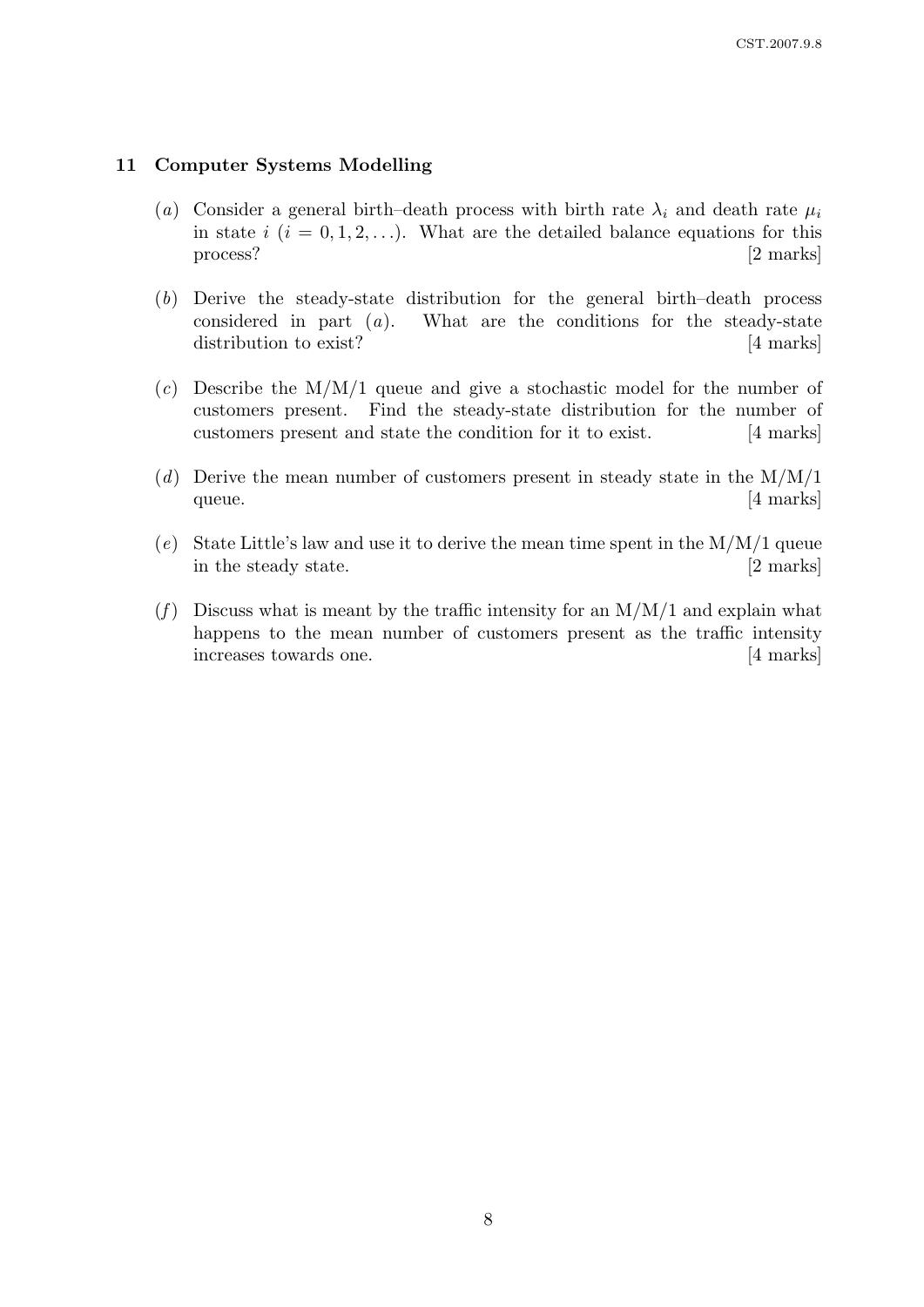### 12 Quantum Computing

(a) Consider a quantum finite automaton with two basis states,  $|0\rangle$  being the start state and  $|1\rangle$  the only accepting state. The automaton operates on a two-letter  $\lceil \frac{1}{2} \rceil$  $\overline{2}$   $\frac{1}{\sqrt{2}}$ 1

alphabet, with matrices  $M_a =$ 2  $\frac{1}{2}$  $\frac{-1}{2}$   $\frac{-1}{\sqrt{2}}$ and  $M_b =$  $\begin{bmatrix} 1 & 0 \\ 0 & 1 \end{bmatrix}$ .

What are the probabilities that the automaton accepts each of the following input strings?

 $(i)$  a [3 marks]

$$
(ii) \quad aba \tag{3 marks}
$$

$$
(iii) \; abb \qquad \qquad [3 \; marks]
$$

- (b) Give a complete description of the probabilities of acceptance associated with various possible input strings. [5 marks]
- $(c)$  Prove that there is no *two-state* probabilistic automaton with the same behaviour as the automaton described in part  $(a)$ . [6 marks]

### 13 Bioinformatics

- (a) Describe a bioinformatics application of hidden Markov models. [6 marks]
- (b) Discuss the properties of the Markov clustering algorithm and the differences with respect to the k-means and hierarchical clustering algorithms. [8 marks]
- (c) Describe the Gillespie algorithm and discuss its relationship with genetic or biochemical networks (give one example). [6 marks]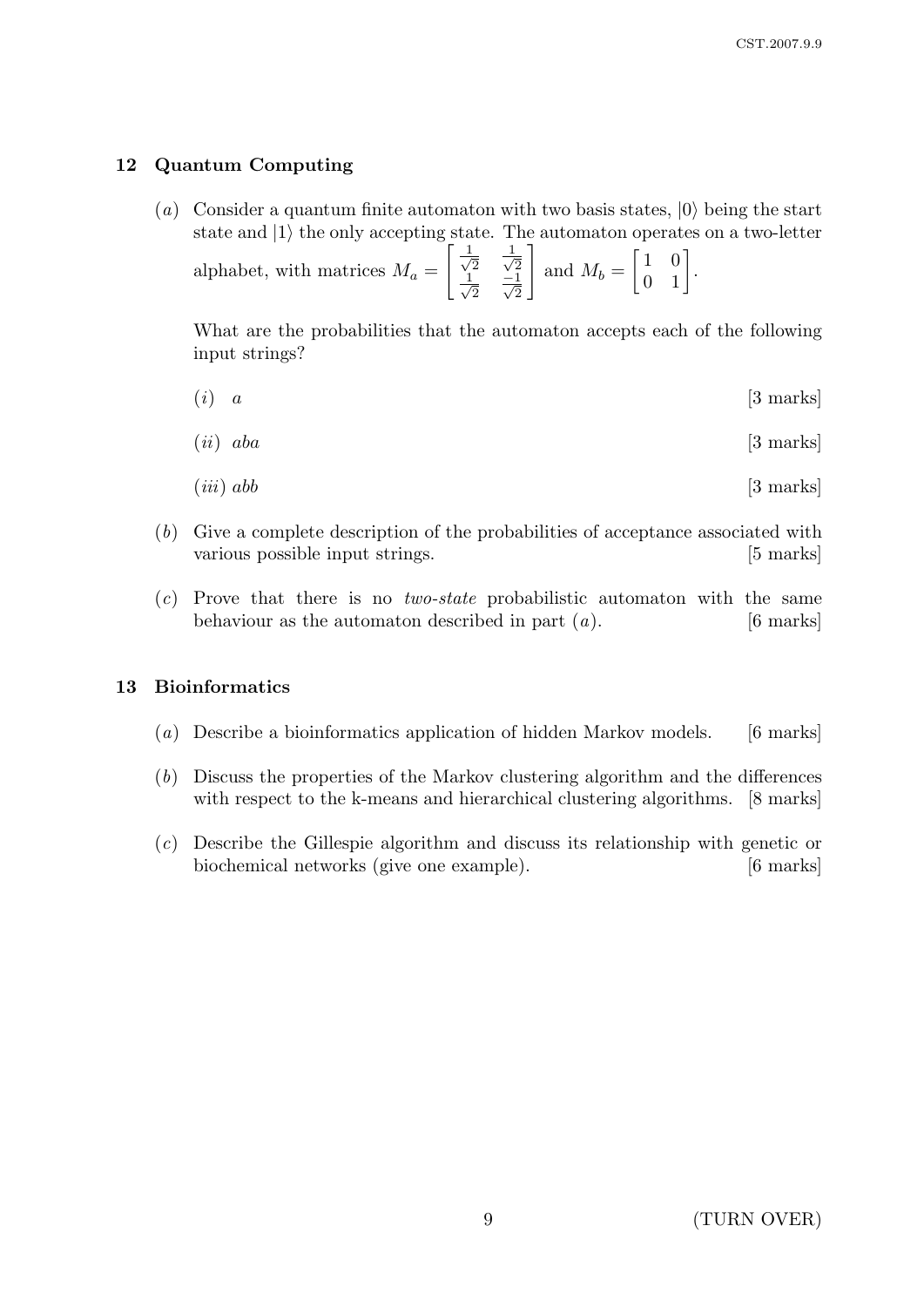#### 14 Types

- (a) Give the rules inductively defining the type system of the polymorphic lambda calculus (PLC). [5 marks]
- (b) What does it mean for a PLC expression M to be in beta-normal form? [2 marks]
- (c) The long normal forms, L, and the neutral forms, N, are special kinds of PLC expression given by the following grammar:

$$
L \ ::= \ \lambda x : \tau(L) \mid \Lambda \alpha(L) \mid N,
$$
  

$$
N \ ::= \ x \mid NL \mid N \tau.
$$

- $(i)$  Arguing by induction on the structure of L and N, or otherwise, show that all such expressions are in beta-normal form. [4 marks]
- (ii) Show that if N is a neutral form, then  $\{\}\vdash N : \tau$  is not provable in the PLC type system for any type  $\tau$ , where  $\{\}\$ is the empty typing environment. (You may assume without proof that if  $\Gamma \vdash M : \tau$ is provable in the PLC type system, then the free variables of the expression  $M$  are contained in the domain of definition of the typing environment Γ.) [3 marks]
- (iii) Hence prove that for any long normal form  $L, \{\} \vdash L : \forall \alpha(\alpha)$  is not provable in the PLC type system. [6 marks]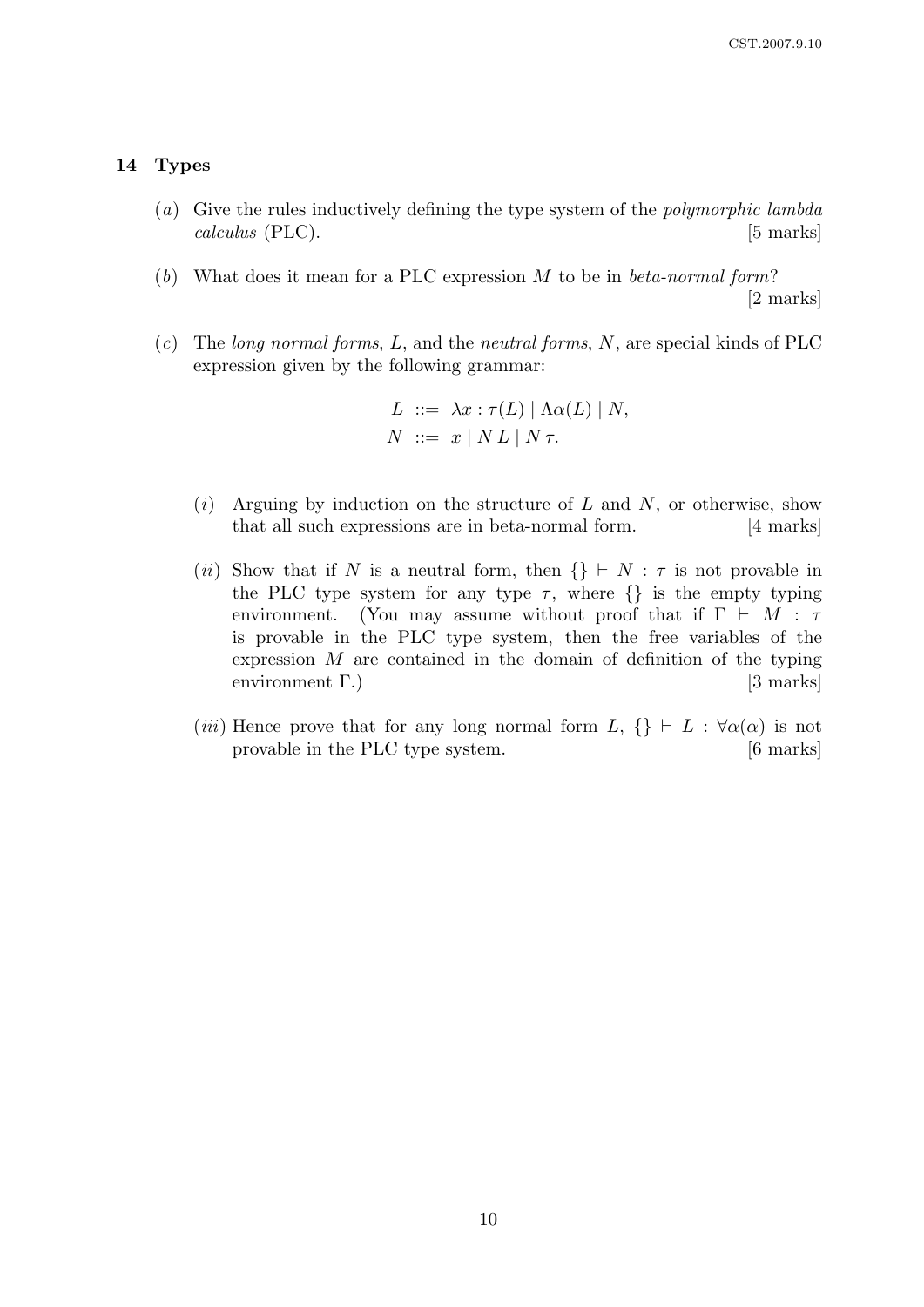### 15 Denotational Semantics

Assume a denotational semantics is given for PCF: a mapping of PCF types  $\tau$  to domains  $\llbracket \tau \rrbracket$  together with a mapping of closed PCF terms of type  $\tau$ ,  $M : \tau$ , to elements of the corresponding domain  $\llbracket M \rrbracket \in \llbracket \tau \rrbracket$ . In the following you may refer to the notion of a PCF context without an explicit definition.

- (a) State clearly what properties the semantics must fulfil in order to be compositional. Give the fundamental property that a compositional semantics enjoys with respect to arbitrary contexts. [2 marks]
- (b) Assume the standard typed evaluation operational semantics for PCF. Without referring to explicit evaluation rules or to the syntax of PCF, state clearly what properties the denotational semantics must fulfil in order to be:

$$
(i) \quad \text{sound}; \tag{1 mark}
$$

$$
(ii) \text{ adequate.} \tag{2 marks}
$$

- (c) Define:
	- (i) the contextual preorder  $\leq_{\text{ctx}}$  for closed PCF terms; [2 marks]
	- (*ii*) contextual equivalence  $\cong_{\text{ctx}}$  for closed PCF terms. [1 mark]
- (d) Prove that if a denotational semantics is compositional, sound and adequate then denotational equality implies contextual equivalence. [4 marks]
- (e) State the extensionality properties of the contextual preorder for both base types (*bool* and *nat*) and function types. [4 marks]
- $(f)$  Using extensionality, prove that the following terms are contextually equivalent:

$$
(i) \quad (\mathbf{fn} \, x : \, bool \to \text{bool.0})(\mathbf{fn} \, x : \, bool \, \mathbf{true}) \text{ and } \, \mathbf{0}; \tag{2 \, marks}
$$

(*ii*) 
$$
\mathbf{fn} x : nat \cdot ((\mathbf{fn} y : nat \rightarrow nat \cdot y(yx))(\mathbf{fn} z : nat \cdot succ(z)))
$$
  
and  
 $\mathbf{fn} x : nat \cdot succ(succ(x)).$  [2 marks]